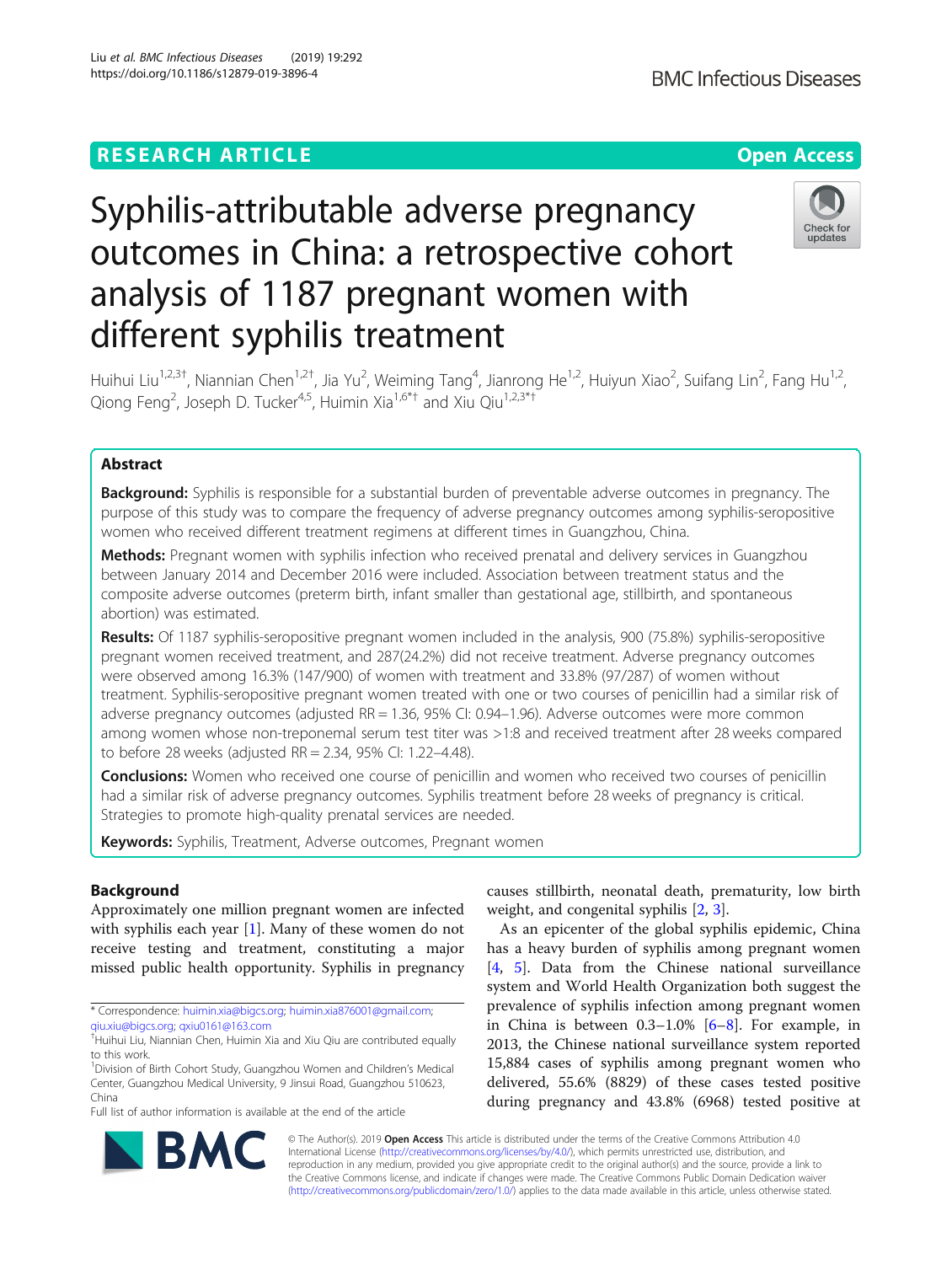labor [\[9\]](#page-7-0). To prevent mother-to-child transmission of syphilis, the Chinese government established the Integrated Prevention of Mother-to-Child Transmission (IPMTCT) system. The system provides opt-out, free syphilis, HIV, and hepatitis B testing at the first prenatal visit and at delivery [\[10](#page-7-0), [11](#page-7-0)]. Women diagnosed with syphilis are provided free treatment. In addition, China has a comprehensive longitudinal maternal health system that accurately captures data describing adverse outcomes and treatment [\[12](#page-7-0)]. The city of Guangzhou has all medical institutions covered by the IPMTCT system and enhanced monitoring. This provides a strong opportunity for research to better understand syphilis treatment among pregnant women.

Previous research on maternal syphilis in China focused on the relatively rare outcome of congenital syphilis and not the large spectrum of adverse pregnancy outcomes known to be associated with syphilis infection [[3\]](#page-7-0). Moreover, most of our knowledge about syphilis outcomes in pregnancy comes from small observational studies or from the pre-penicillin era [[2,](#page-7-0) [13](#page-7-0), [14](#page-7-0)]. The purpose of this study was to compare the frequency of adverse pregnancy outcomes among syphilis-seropositive women who received different treatment regimens at different times in Guangzhou, China.

### Methods

#### Study design and participants

This retrospective cohort study used data within the Guangzhou IPMTCT system. Between January 2014 and December 2016, a total of 1391 (out of 7,009,069; 0.02%) pregnant women who received pregnancy and delivery care services in Guangzhou were diagnosed with syphilis and reported to the IPMTCT system. Syphilis-seropositive pregnant women who elected to terminate their pregnancy ( $n = 94$ ), with ectopic pregnancy ( $n = 31$ ), with twin or multiple gestation pregnancies ( $n = 30$ ), with absent information to indicate if they received syphilis treatment or not  $(n = 45)$ , and with incomplete outcome information  $(n = 4)$  were excluded. A total of 1187 women were included in this analysis (Fig. [1\)](#page-2-0). The dataset of the Guangzhou IPMTCT system belong to the Guangzhou Women and Children's Health Information Center. The data was anonymised and subsequently, consent requirement was waived and participatory consent was obtained by the Guangzhou Women and Children's Medical Center Ethics Approval Board (2017072601).

#### Diagnosis of syphilis in pregnancy

A diagnosis of syphilis required a positive treponemal test and a positive non-treponemal antibody test. Treponemal tests included treponema pallidum particle agglutination assay (TPPA) and enzyme linked immunosorbent assay (ELISA). Non-treponemal serum tests included toluidine

red unheated serum test (TRUST) and rapid plasma reagin (RPR).

#### Treatment for prevention of mother-to-child transmission of syphilis

According to national guidelines, syphilis-seropositive pregnant women should be provided with two courses of syphilis treatment for prevention of mother-to-child transmission [[15](#page-7-0)]. A single complete course includes either benzathine penicillin 2.4 million units intramuscularly per week for three consecutive weeks or procaine penicillin 0.8 million units intramuscularly daily for 15 consecutive days. Ceftriaxone (1 g intravenous or intramuscularly daily for 10 consecutive days) may be used as an alternative to penicillin. For women who are allergic to penicillin, erythromycin (500 mg orally 4 times daily for 15 consecutive days) may be used.

The study divided participants into four groups based on syphilis treatment completed during pregnancy: (1) two courses: completed two full treatment courses during pregnancy, with an interval of more than one week between each other; (2) one course: completed at least one treatment course during pregnancy, but less than two full courses; (3) insufficient treatment: completed less than one full treatment course or patients who had information indicating they received treatment but without data confirming treatment completion; (4) no treatment. In addition, women were divided into four groups based on gestational age at treatment initiation and medication given: (1) penicillin treatment initiated before 28 weeks gestation; (2) penicillin treatment initiated at or after 28 weeks gestation; (3) non-penicillin treatment; (4) no treatment.

#### Adverse outcomes and definitions

The primary outcome of the study was a composite adverse pregnancy outcome that included the following: (1) preterm birth: live birth delivered between 24 and < 37 weeks gestational age; (2) small for gestational age infant (SGA): birth weight < 10th percentile, based on the International Fetal and Newborn Consortium for the twenty-first Century criteria [[16](#page-7-0)]; (3) stillbirth: fetal death at or after 28 weeks gestation or intrapartum death; and (4) spontaneous abortion: defined as spontaneous pregnancy loss before 28 weeks gestation. We chose not to include congenital infection in this manuscript for the following reasons: many clinics lack the knowledge and diagnostics required to make an accurate congenital syphilis diagnosis, resulting in misclassification bias [[17](#page-7-0)]; stillbirth, preterm birth, and the other adverse outcomes are responsible for substantial morbidity according to disability-adjusted life-year estimates [\[18,](#page-7-0) [19\]](#page-7-0); other studies have focused on congenital syphilis and maternal interventions in China [\[3\]](#page-7-0).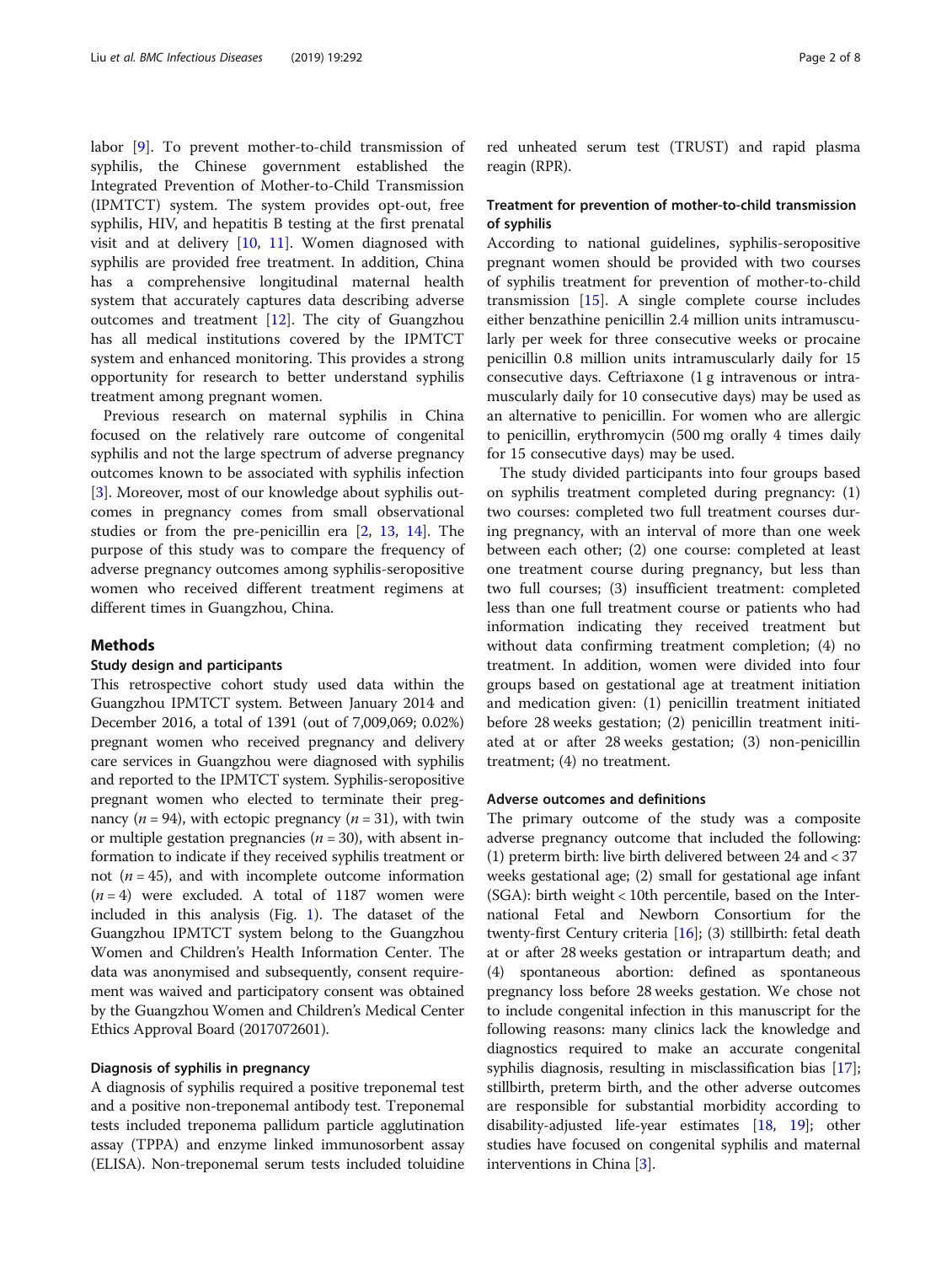<span id="page-2-0"></span>

Information on pregnancy outcomes was reported by the hospital where participants gave birth. Delivery data (including delivery date, gestational age, gender, birth weight, live birth status) were obtained through the electronic Guangzhou Perinatal Health Care and Delivery Surveillance System (GPHCDSS). The Guangzhou database was started in 2000 and covers 99% all delivering mothers and infants in Guangzhou. Information from the IPMTCT and GPHCDSS databases can be linked through matching maternal ID and name [[16](#page-7-0)]. In both systems, gestational age at birth was expressed as completed weeks and was based on first- or second-trimester ultrasound. In the absence of a recorded ultrasound data, last menstrual period was used to calculate gestational age.

#### Statistical analysis

Descriptive analysis was used to summarize socio-demographic information of study participants. Chi-squared tests were used to compare socio-demographic information and clinical characteristics of participants. T-test was only used to analyze age. Non-penicillin treatment cases were described, but not further analyzed because of small sample sizes. Binomial regression models were used to analyze correlations of syphilis-seropositive pregnant women receiving different treatment regimens and adverse pregnancy outcomes, and with different non-treponemal serum test titers and adverse pregnancy outcomes, with corresponding relative risk (RR) and 95% confidence intervals (CI) reported and adjusted for potential confounders (maternal age, marital status, household registration, parity, treatment status and treatment start time during pregnancy). We further examined the relationships between different treatments and adverse pregnancy outcomes, stratifying for non-treponemal serum test titer. All analyses were conducted using SAS version 9.3 (SAS Institute, Cary, USA). Significance was set as  $\alpha = 0.05$ .

## Results

## Participants

Among the included 1187 participants, 244 (21.2%) of participants had at least one composite adverse pregnancy outcome, including 17 (1.4%) spontaneous abortions, 24 (2.0%) still births, 125 (10.5%) preterm births, and 86 (7.2%) SGAs (Table [1\)](#page-3-0).

Figure [2](#page-3-0) shows the dose-response of non-treponemal serum test titers and adverse outcomes among syphilis-seropositive pregnant women in Guangzhou. Maternal age, marital status, household registration, parity and treatment status were adjusted in this model.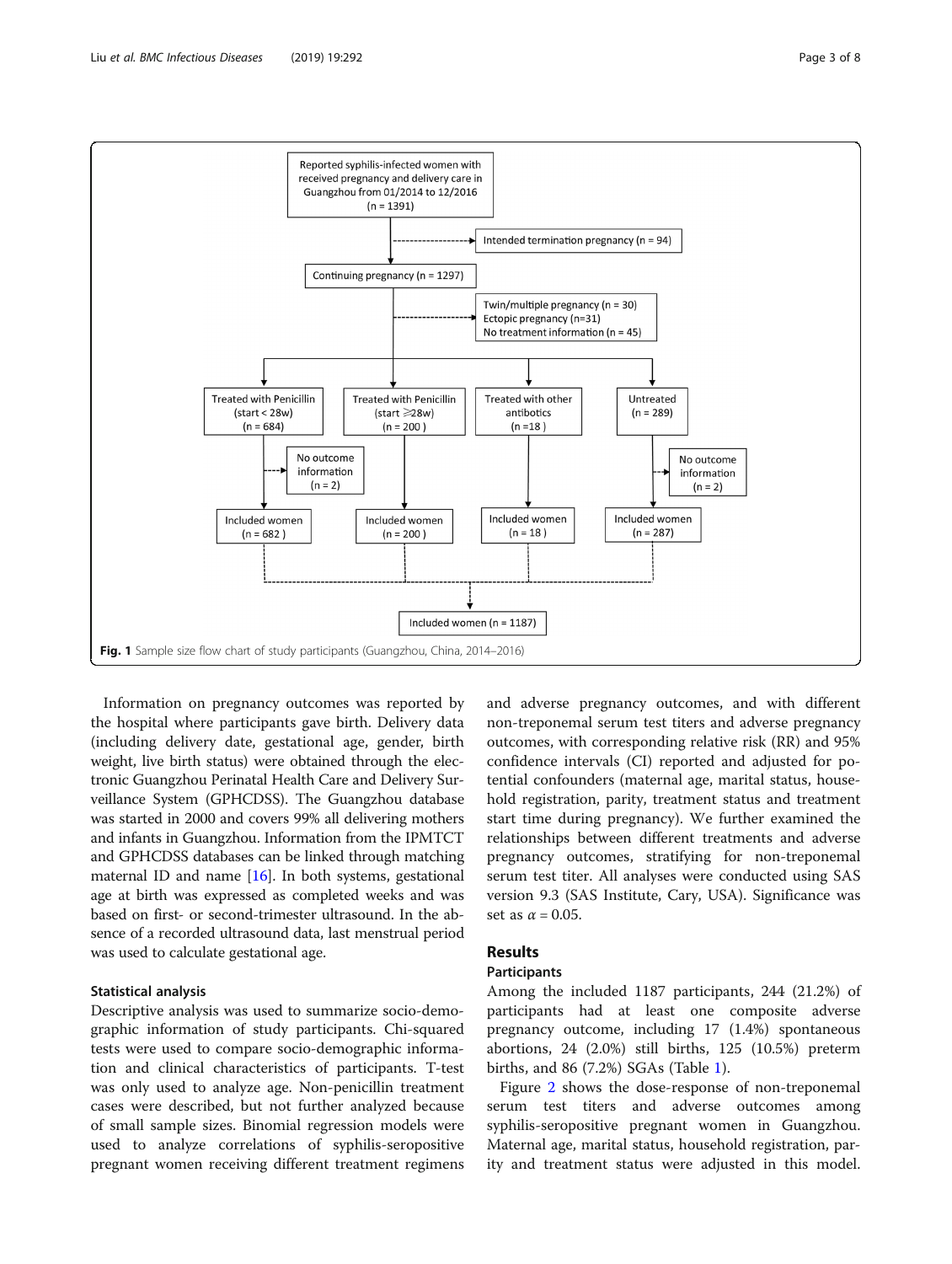<span id="page-3-0"></span>Table 1 Adverse pregnancy outcomes of study participants in Guangzhou, China, 2014–2016

| Adverse pregnancy outcomes | N(% )      |
|----------------------------|------------|
| No                         | 943 (78.8) |
| Yes                        | 244 (21.2) |
| Spontaneous abortion       | 17(1.4)    |
| Still birth                | 24(2)      |
| Preterm birth              | 125 (10.5) |
| SGA <sup>a,b</sup>         | 86 (7.2)   |

Abbreviations: SGA small for gestational age infant <sup>a</sup>Based on INTERGROWTH-21st criteria

<sup>b</sup>Including 8 preterm births

Given the size of subgroups, we grouped the non-treponemal serum test titers variable into "≤ 1:8" and ">1:8". Women whose non-treponemal serum test titers were >1:8 had higher rate of adverse outcome compared to women with titers  $\leq 1:8$  (adjusted RR = 1.60, 95% CI: 1.25–2.05).

Participant characteristics were compared between women with and without adverse outcomes (Table [2](#page-4-0)). The mean age of these participants was 30.2 (standard deviation 5.9) years old. The majority of the participants were migrants (839, 70.6%) and diagnosed in a public hospital (1016, 85.6%). 402 (33.9%) participants were diagnosed with syphilis at or after 28 weeks gestation, of which 200 (16.8%) were diagnosed at delivery. Among the included 1187 women, 682 (57.4%) initiated penicillin treatment before 28 weeks gestation, 200 (16.8%) initiated treatment at or after 28 weeks gestation, 18 (1.5%) received non-penicillin treatment, and 287 (24.2%) did not receive any treatment during pregnancy. The median gestational age at delivery for live births was 39 weeks. The age of syphilis-seropositive pregnant women with adverse pregnancy outcomes was lower than those without adverse pregnancy outcomes (29.1 vs 30.5,  $p <$ 0.001). Syphilis-seropositive pregnant women who were unmarried, diagnosed at or after 28 weeks of pregnancy, going to the suburban hospital and with no treatment were more likely to have adverse outcomes ( $p < 0.05$ ).

## Relative risk of adverse pregnancy outcomes by treatment status

Associations between syphilis treatment regimens and the composite adverse pregnancy outcomes are shown in Table [3](#page-5-0). Two-hundred forty-one women had an adverse pregnancy outcome. Among these women, 109 (16.0%) were treated with penicillin before 28 weeks gestation, 35 (17.5%) were treated with penicillin at or after 28 weeks gestation, and 97 (33.8%) were untreated. After adjusting for covariates, adverse outcomes were similar among the women treated with penicillin before 28 weeks gestation and those treated at or after 28 weeks gestation (adjusted RR = 1.13, 95% CI: 0.79– 1.61,  $p = 0.471$ ). Adverse outcomes were significantly more common among those without treatment compared to those treated with penicillin before 28 weeks gestation (adjusted RR = 2.07, 95% CI: 1.59–2.68). After adjusting for covariates, when compared to those treated with two courses of penicillin, adverse outcomes were similar among the women treated with one course of penicillin (adjusted RR = 1.36, 95% CI: 0.94–1.96).

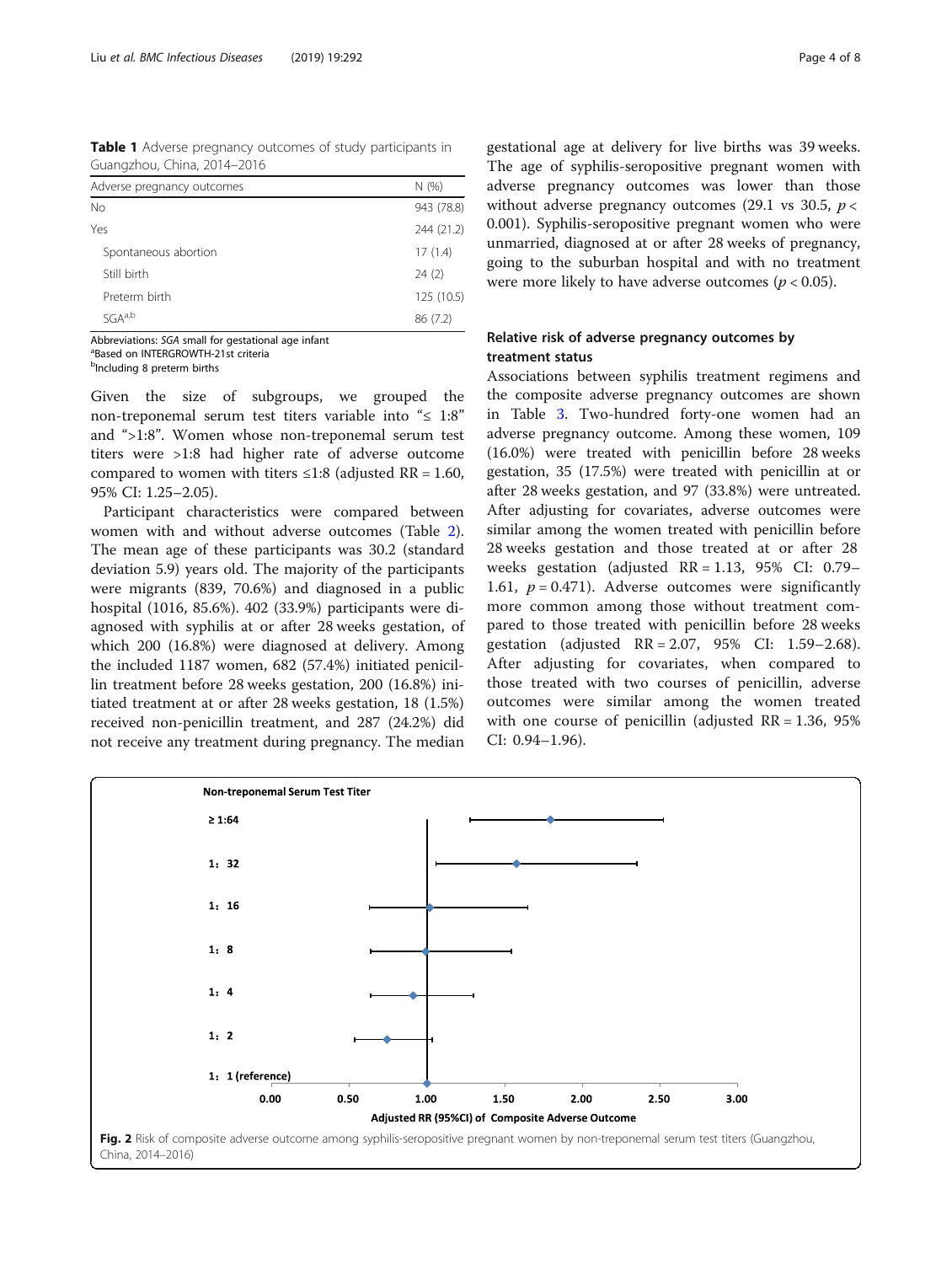| Variables                                 | All women<br>N | Women without<br>adverse outcomes<br>N (%) | Women with<br>adverse outcomes<br>N (%) | $x^2$              | р       |
|-------------------------------------------|----------------|--------------------------------------------|-----------------------------------------|--------------------|---------|
| Age (Mean, SD, years)                     | $30.2 \pm 5.9$ | 30.5 (5.8)                                 | 29.1 (6.4)                              | 3.340 <sup>a</sup> | < 0.001 |
| Household registration                    |                |                                            |                                         |                    |         |
| Local                                     | 348            | 284 (81.6)                                 | 64 (18.4)                               | 1.413              | 0.235   |
| Migrant                                   | 839            | 659 (78.6)                                 | 180 (21.5)                              |                    |         |
| Marital status                            |                |                                            |                                         |                    |         |
| First marriage                            | 944            | 775 (82.1)                                 | 169 (17.9)                              | 26.466             | < 0.001 |
| Unmarried                                 | 136            | 86 (63.2)                                  | 50 (36.8)                               |                    |         |
| Others                                    | 107            | 82 (76.6)                                  | 25 (23.4)                               |                    |         |
| Public hospital                           |                |                                            |                                         |                    |         |
| Yes                                       | 1016           | 831 (81.8)                                 | 185 (18.2)                              | 0.055              | 0.815   |
| No                                        | 171            | 112 (65.5)                                 | 59 (34.5)                               |                    |         |
| Hospital area                             |                |                                            |                                         |                    |         |
| Urban                                     | 383            | 308 (80.4)                                 | 75 (19.6)                               | 8.481              | 0.014   |
| Suburban                                  | 417            | 313 (75.1)                                 | 104 (24.9)                              |                    |         |
| Rural                                     | 387            | 322 (83.2)                                 | 65 (16.8)                               |                    |         |
| Time of syphilis diagnosis                |                |                                            |                                         |                    |         |
| < 28 weeks of gestation                   | 785            | 655 (83.4)                                 | 130 (16.6)                              | 22.659             | < 0.001 |
| $\geq$ 28 weeks of gestation              | 402            | 288 (71.6)                                 | 114 (28.4)                              |                    |         |
| Syphilis infection stage                  |                |                                            |                                         |                    |         |
| Latent                                    | 958            | 755 (78.8)                                 | 203 (21.2)                              | 1.375              | 0.503   |
| Stage I-II                                | 72             | 58 (80.6)                                  | 14 (19.4)                               |                    |         |
| Unknown                                   | 157            | 130 (82.8)                                 | 27 (17.2)                               |                    |         |
| Non-treponemal serum test titer           |                |                                            |                                         |                    |         |
| $≤ 1:8$                                   | 1016           | 831 (81.8)                                 | 185 (18.2)                              | 23.796             | < 0.001 |
| >1:8                                      | 171            | 112 (65.5)                                 | 59 (34.5)                               |                    |         |
| Treatment status                          |                |                                            |                                         |                    |         |
| No treatment                              | 287            | 190 (66.2)                                 | 97 (33.8)                               | 40.863             | < 0.001 |
| Penicillin treatment < 28 weeks gestation | 682            | 573 (84)                                   | 109 (16)                                |                    |         |
| Penicillin treatment ≥28 weeks gestation  | 200            | 165 (82.5)                                 | 35 (17.5)                               |                    |         |
| Non-penicillin treatment                  | 18             | 15 (83.3)                                  | 3(16.7)                                 |                    |         |

<span id="page-4-0"></span>

| Table 2 Participant characteristics compared across syphilis-seropositive pregnant women with and without adverse pregnancy |  |  |  |
|-----------------------------------------------------------------------------------------------------------------------------|--|--|--|
| outcomes in Guangzhou, China, 2014-2016                                                                                     |  |  |  |

Abbreviations: SD standard deviation

T-test

Among participants with non-treponemal serum test titers ≤1:8, after adjusting for covariates, adverse outcome was similar between women treated at or after 28 weeks gestation compared to those treated before 28 weeks gestation (adjusted RR = 0.91, 95% CI: 0.60–1.38) (Table [4\)](#page-5-0). Among participants with non-treponemal serum test titer >1:8, after adjusting for covariates, incidence of adverse outcomes was significantly higher among those treated at or after 28 weeks gestation compared to those treated with penicillin before 28 weeks gestation (adjusted  $RR = 2.34$ , 95% CI: 1.22–4.48).

#### **Discussion**

This retrospective cohort study examined associations between syphilis treatment regimens and adverse pregnancy outcomes among pregnant women with syphilis. We found that adverse outcomes were more common among women with non-treponemal serum test titers >1:8 who received penicillin treatment after 28 weeks of pregnancy. We observed syphilis-seropositive pregnant women who received one or two courses of penicillin treatment had similar rates of adverse pregnancy outcomes. Our study advances the literature by examining a composite adverse outcome (instead of a single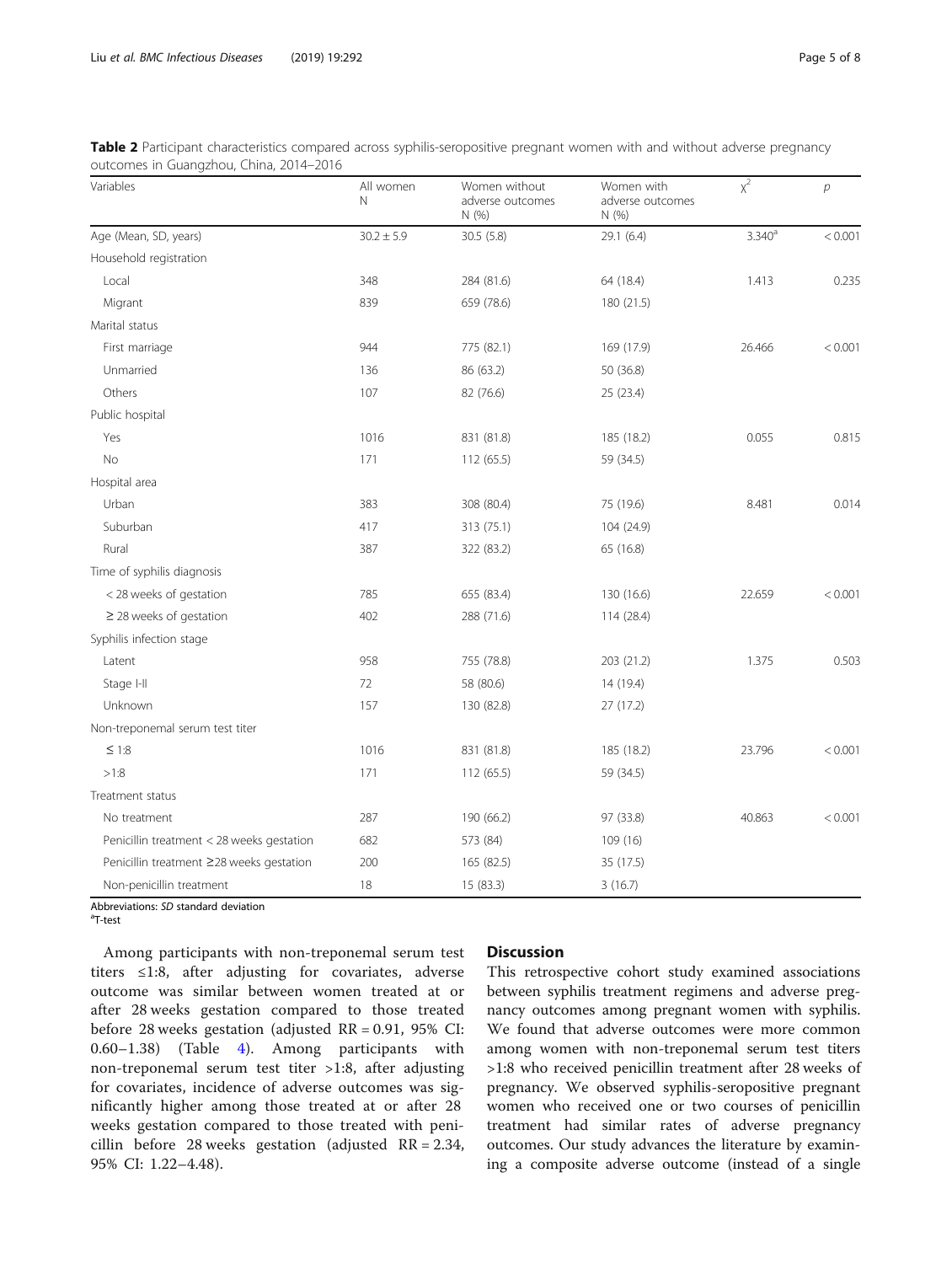| Treatment during pregnancy | Women with adverse<br>outcomes, N (%) | Crude RR (95% CI)   | Adjusted RR (95% CI)        |
|----------------------------|---------------------------------------|---------------------|-----------------------------|
| Treatment initiation       |                                       |                     |                             |
| Penicillin <28w            | 109(16)                               | reference           | reference                   |
| Penicillin ≥28w            | 35 (17.5)                             | $1.10(0.77 - 1.55)$ | 1.13 $(0.79 - 1.61)^{b}$    |
| No treatment               | 97 (33.8)                             | $2.11(1.67 - 2.68)$ | 2.07 (1.59-2.68) $^{\rm b}$ |
| Treatment course           |                                       |                     |                             |
| 2 courses                  | 73 (14.2)                             | reference           | reference                   |
| 1 course                   | 38 (17.8)                             | $1.26(0.88 - 1.80)$ | $1.36(0.94 - 1.96)^c$       |
| Insufficient treatment     | 33(21.3)                              | $1.50(1.04 - 2.17)$ | $1.58$ $(1.08 - 2.31)^c$    |
| No treatment               | 97 (33.8)                             | $2.38(1.82 - 3.11)$ |                             |

<span id="page-5-0"></span>

| Table 3 Risk of composite adverse outcomes among syphilis-seropositive pregnant women by syphilis treatment status in |  |  |  |
|-----------------------------------------------------------------------------------------------------------------------|--|--|--|
| Guangzhou, China, 2014-2016 <sup>a</sup>                                                                              |  |  |  |

Abbreviations: RR relative risk, CI confidence intervals

None-penicillin treatment cases were excluded

<sup>b</sup>Adjusted for age, marital status, household registration, and multipara status <sup>c</sup> Adjusted for age, marital status, household registration, multipara status, and the start time of treatment in the gestation

outcome) with a large sample size, integrating two high-quality data sources, and leveraging China's extensive maternal child health system.

Our study has shown that adverse outcomes were more common among those whose non-treponemal

serum test titer was >1:8 and received penicillin treatment after 28 weeks of pregnancy. This suggests that one course of penicillin before 28 weeks of pregnancy is critical for preventing adverse outcomes of syphilis, while there is the potential for T. pallidum

Table 4 Risk of composite adverse outcome among syphilis-seropositive pregnant women with different non-treponemal serum test titers by syphilis treatment status in Guangzhou, China, 2014–2016<sup>a</sup>

| Treatment during pregnancy                            | Women with adverse outcomes, N (%) | Crude RR (95% CI)    | Adjusted RR (95% CI)              |
|-------------------------------------------------------|------------------------------------|----------------------|-----------------------------------|
| Non-treponemal serum test titers $\leq$ 1:8 (N = 999) |                                    |                      |                                   |
| Treatment initiation                                  |                                    |                      |                                   |
| Penicillin < 28w                                      | 95 (10.6)                          | reference            | reference                         |
| Penicillin ≥28w                                       | 25 (34.6)                          | $0.88(0.59 - 1.33)$  | $0.91$ $(0.60-1.38)^{b}$          |
| No treatment                                          | 63 (41.7)                          | $1.73(1.31 - 2.28)$  | $1.77 (1.31 - 2.40)^{b}$          |
| Treatment course                                      |                                    |                      |                                   |
| 2 courses                                             | 67 (14.9)                          | reference            | reference                         |
| 1 course                                              | 31 (16.2)                          | $1.09(0.74 - 1.61)$  | 1.21 $(0.82 - 1.81)^c$            |
| Insufficient treatment                                | 22 (16.9)                          | $1.14(0.73 - 1.77)$  | 1.22 $(0.78 - 1.91)$ <sup>c</sup> |
| No treatment                                          | 63 (27.6)                          | $1.86(1.37 - 2.52)$  |                                   |
| Non-treponemal serum test titers $>1.8$ ( $N = 170$ ) |                                    |                      |                                   |
| Treatment initiation                                  |                                    |                      |                                   |
| Penicillin <28w                                       | 14 (15.9)                          | reference            | reference                         |
| Penicillin ≥28w                                       | 10(43.5)                           | 2.73 (1.40-5.34)     | 2.34 $(1.22 - 4.48)^b$            |
| No treatment                                          | 34 (57.6)                          | $3.62(2.14 - 6.14)$  | 2.93 $(1.66 - 5.17)^b$            |
| Treatment course                                      |                                    |                      |                                   |
| 2 courses                                             | 6(14.7)                            | reference            | reference                         |
| 1 course                                              | 7(31.3)                            | 3.39 (1.28-9.02)     | $2.19(0.90 - 5.31)^c$             |
| Insufficient treatment                                | 11(50.0)                           | 4.69 (1.95-11.32)    | 2.40 $(1.05 - 5.52)^c$            |
| No treatment                                          | 34 (63.4)                          | $6.15(2.78 - 13.58)$ | -                                 |

Abbreviations: RR relative risk, CI confidence intervals

None-penicillin treatment cases were excluded

<sup>b</sup>Adjusted for age, marital status, household registration, and multipara status

c Adjusted for age, marital status, household registration, multipara status, and the start time of treatment in the gestation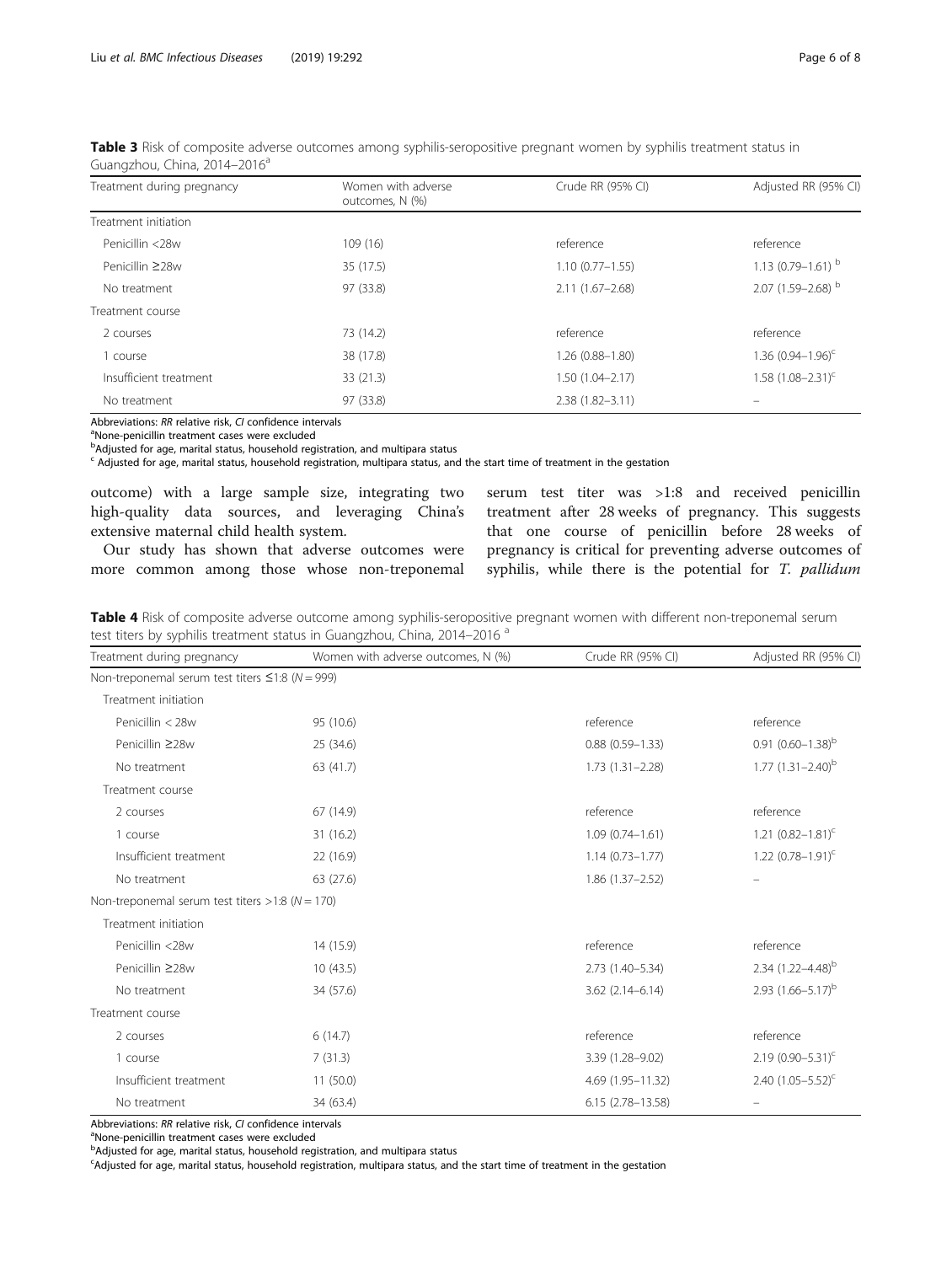transmission from mother to child as early as 9–10 weeks gestation [[20](#page-7-0)], our data suggest that treatment before 28 weeks gestation can avert a large burden of adverse outcomes.

Compared to two courses of treatment, one course of penicillin had similar rates of adverse outcomes in this study. Chinese national guidelines recommend two courses of intramuscular benzathine penicillin, with each course consisting of one shot per week for three weeks [[15\]](#page-7-0). However, national guidelines are often not followed in clinical practice. Our study found only half of pregnant women treated for syphilis received treatment that met national guidelines. Although our study was not designed to establish non-inferiority between one and two courses, it suggests that one course may be reasonable, at least for preventing adverse outcomes included in our study.

Our data also suggest most syphilis-seropositive pregnant women were migrant women. Migrant women have worse pregnancy outcomes compared to pregnant women from Guangzhou. Our study is consistent with previous literature showing worse pregnancy outcomes among migrants in China and Italy [\[21](#page-7-0)–[23\]](#page-7-0). The lack of or inability to access services may explain why migrant pregnant women with syphilis in our study had delayed screening and lower treatment rates. Poverty, lack of health insurance, and inability to recoup health insurance benefits in large cities may be barriers to receiving ANC services for migrant pregnant women [[23](#page-7-0), [24](#page-7-0)]. Strategies to improve access to pregnancy care, guarantee similar quality of ANC services across different settings, expand insurance coverage, and promote syphilis testing may be useful to address this problem.

There are several limitations in this study. First, we only included data from a single large city. Guangzhou is the provincial hub and has greater resources and better infrastructure for screening and treating syphilis in pregnancy than most other settings in China. Second, although all women were screened for HIV infection, we do not have data describing other sexually transmitted co-infections which could also cause adverse outcomes in pregnancy. Third, pregnant women in China often receive care at several hospitals and by multiple physicians. As a result, making inferences about the influence of specific hospitals or physicians is challenging. However, in this study, we successfully linked all reported cases. Fourth, few women were treated with ceftriaxone, a drug that may be useful for women who are allergic to penicillin [\[25](#page-7-0)]. Fifth, initial infection and re-infection cannot be differentiated based on syphilis serology alone, and therefore our study could not make inferences regarding re-infection rates among pregnant women. Finally, we did not differentiate outcomes based on when patients were diagnosed.

This study has several research and policy implications. Further implementation research is needed to improve screening and expand treatment. Quality improvement measures to enhance early syphilis testing and timeliness of treatment following early syphilis testing among all women should be further investigated. Given the inherent ethical dilemmas of studies with comparator arms, further cohort research may be most appropriate. Modeling research to suggest particular policy strategies may also be useful. At the policy level, packages of services for women, especially for migrant women, are needed. Strategies to simplify and better integrate current syphilis treatment programs are also required.

## Conclusions

Our study reveals adverse outcomes were similar between syphilis-seropostive pregnant women who received one or two courses of penicillin treatment and treatment before 28 weeks gestation can avert a large burden of adverse outcomes. The results of our study have practical implications for the prevention and treatment syphilis-attributable adverse pregnancy outcomes. Strategies are warranted to promote higher-quality, more comprehensive prenatal healthcare services.

#### Abbreviations

ANC: Antenatal Care; CI: Confidence intervals; GPHCDSS: Guangzhou Perinatal Health Care and Delivery Surveillance System; IPMTCT: Integrated Prevention of Mother-to-Child Transmission; RR: Relative risk; SGA: Small for gestational age infant

#### Acknowledgments

The authors are thankful to Thomas Fitzpatrick of Institute for Global Health & Infectious Diseases, University of North Carolina at Chapel Hill and Yingyi Lin of Department of Pediatrics, University of British Columbia & British Columbia Children's Hospital, Vancouver, Canada, for their language polishing and modification, and grateful to the obstetric care providers who have assisted the implementation of the IPMTCT program.

#### Funding

This research was supported by the National Natural Science Foundation of China (Grant No. 81673181). The funders had no role in study design, data collection and analysis, decision to publish, or preparation of the manuscript.

#### Availability of data and materials

The data that support the findings of this study are available from the Guangzhou Municipal Health Commission (<http://www.gzmed.gov.cn/>) but restrictions apply to the availability of these data, which were used under license for the current study, and so are not publicly available. Data are however available from the authors upon reasonable request and with permission of the Guangzhou Municipal Health Commission.

#### Authors' contributions

HX and XQ conceived and designed the study. HL, NC and WT conceived and designed the study, analyzed and interpreted the data, and drafted the manuscript. JH, and JT analyzed and interpreted the data. JY, HX, SL, FH and QF collected, assembled and interpreted the data. All authors reviewed and revised the manuscript critically for important intellectual content. All authors read and approved the final manuscript.